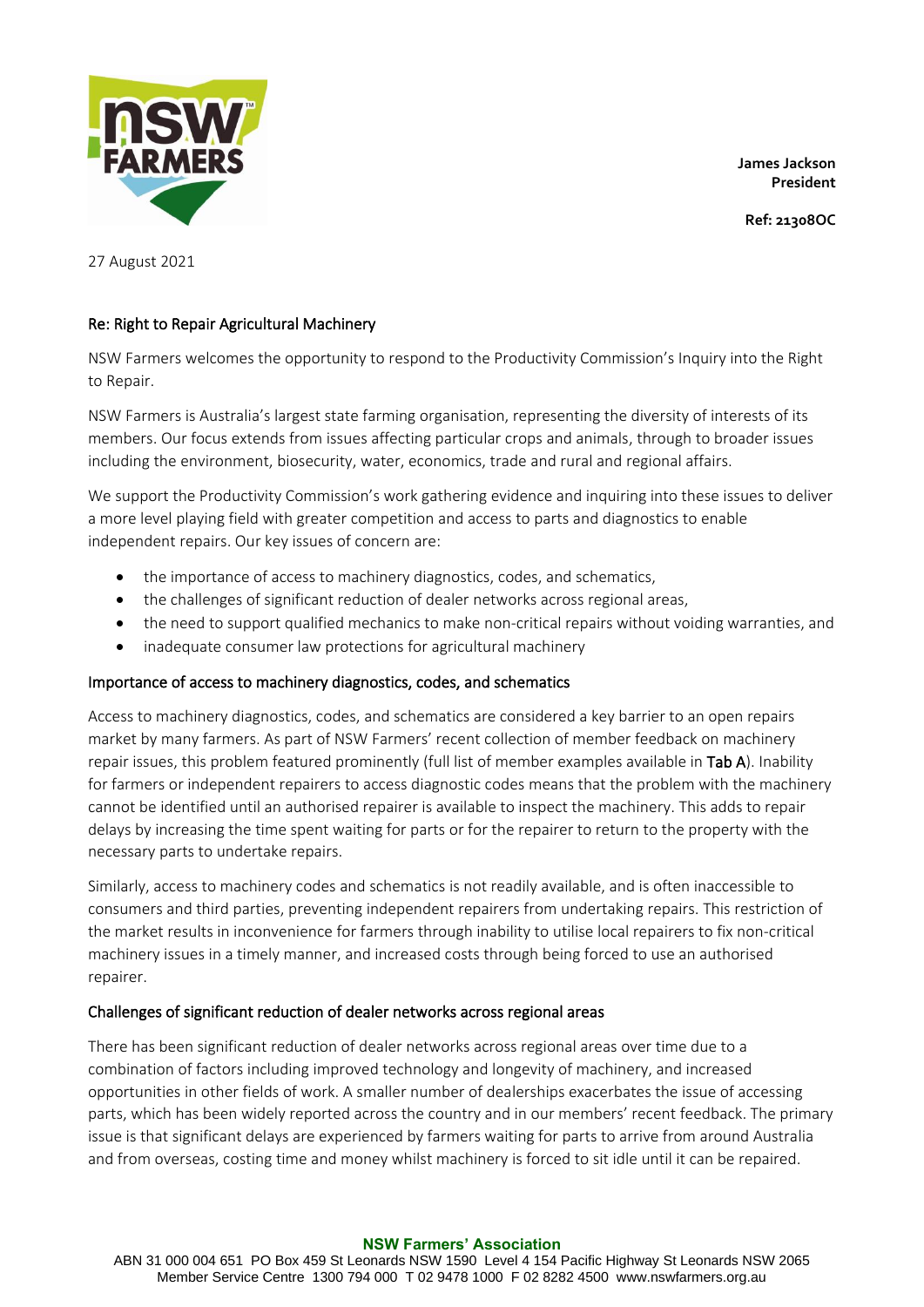Additionally, parts become increasingly difficult to obtain as machinery ages, even if it is under ten years old. NSW Farmers considers it critical that parts are required to be available for agricultural machinery for at least ten years to ensure longevity of machinery and to reduce waste impacts from being forced to discard it prematurely. This would go toward resolving some of the issues farmers have reported in accessing parts for machinery that is only a few years old and well within its working life.

A further challenge of reduced dealer networks is increased travel charges for repairs. Due to the inaccessibility of diagnostic tools and parts, many farmers are forced to rely on authorised dealers for repairs. As farms are usually located significant distances from dealers, this results in a high travel cost for the repairer to complete repairs on farm, which is often the only option. Significant delays can also occur due to the limited number of repairers, particularly during busy periods such as sowing and harvest, where rapid repairs are critical as delays can have significant impacts on yield and income.

## Enabling qualified mechanics to make non-critical repairs without voiding warranties

NSW Farmers supports healthy competition in the agricultural machinery sales and repair markets to provide farmers with a genuine choice both in purchasing machinery of any brand, and in choosing who can repair that machinery should any issues arise, without impact on warranty validity. It is therefore critical that diagnostics, codes and schematics are made available to better facilitate independent repairs.

We understand that manufacturers are considering categorising repairs into critical and non-critical classes, and that this classification may inform suitability for an independent repairer to undertake repairs without voiding warranty. NSW Farmers agrees that critical repairs need to be completed by authorised repairers, but need a clear definition of both critical and non-critical repairs in order to provide complete support for this proposal.

NSW Farmers notes manufacturer concerns around safety, for example if modifications were to be made to machinery, but wish to highlight that farmers are very cognisant of the adverse impacts of modification. For example, engine modifications to increase power or modification to pulleys and control equipment or other critical areas increase pressure on particular parts of the machine and significantly decrease its running life, ultimately resulting in a negative outcome for the farmer.

Farmer interest in gaining increased access to software diagnostics and parts is instead focussed on increasing access to local, third party repairers to enable faster, more convenient and affordable repairs, particularly where they are minor.

In addition to opening the repair market to enable third party repairs whilst machinery is under warranty, further work should be progressed to increase the clarity and explanation of warranty terms at the time of purchase, as recommended by the ACCC. For example, a consumer should have a clear understanding of the warranty period, whether it be a certain number of hours or a certain number of years, and what actions may impact upon validity of their warranty.

## Inadequate consumer law protections

NSW Farmers also supports expansion of the Australian Consumer Law to include farm machinery related purchases of greater than \$100 000 under consumer protections. Most machinery, even second hand, costs in excess of \$100 000 and represents a significant outlay for often small or medium farm business enterprises. We recommend that the Australian Consumer Law is amended to encompass the purchase of agricultural goods and machinery. By broadening the definition under Sch 2 cl 3, a level of protection can be provided for farmers as consumers.

Our members consider the right to repair agricultural machinery an important issue, with most farmers readily able to provide examples of barriers faced in trying to repair their machinery. Whilst some have made the deliberate decision to retain older machinery so that it can be repaired more easily, those who have

#### **NSW Farmers' Association**

ABN 31 000 004 651 PO Box 459 St Leonards NSW 1590 Level 4 154 Pacific Highway St Leonards NSW 2065 Member Service Centre 1300 794 000 T 02 9478 1000 F 02 8282 4500 www.nswfarmers.org.au